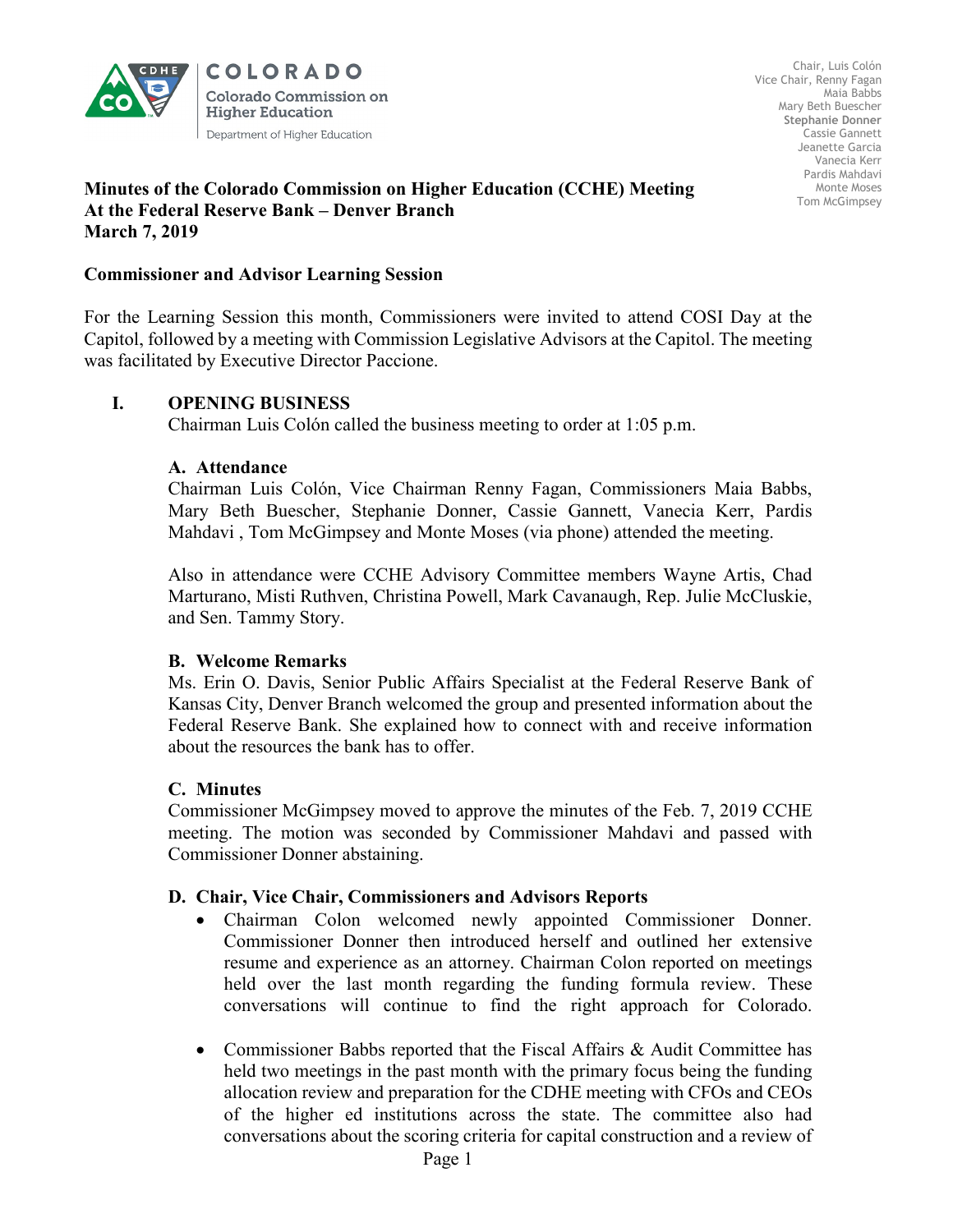that process. Financial aid allocations and the potential guardrails placed previously have been reviewed and will be discussed later in this meeting.

• Mr. Mark Cavanaugh reported that the Speaker of the House will be moving forward with a referred measure to allow us to do a permanent "de-Brucing" this fall. There will be two components: a referred measure and a piece of legislation that talks about the allocation. Mr. Cavanaugh indicated that higher education could see an additional source of funding if these measures pass. He encouraged the department to reach out and suggested that the Colorado Commission on Higher Education should consider how they might support this effort as well.

# **E. Executive Director Report**

- Executive Director Paccione reported that there are 65 education bills being considered this session. The department is tracking all these bills—particularly those that pertain to higher education.
- Executive Director Paccione welcomed Commissioner Donner.
- She reported that the department is working on a draft definition of affordability and requested input from the governor's office and other stakeholders. The goal is to come to a firm definition of affordability since that is one of our key objectives in the master plan. Cost containment is a key interest of the Governor, so the two will be considered together.
- Yesterday, Commissioners Fagan and Buescher attended the House Education Committee hearing for Senate Bill 95. That's the five-year funding formula review bill that passed out of the commission, out of the committee unamended unanimously and is on to the appropriations committee.
- Dr. Paccione reported on the meeting of CEOs and CFOs to discuss the funding formula and ways to come to some agreement regarding minor adjustments that could be made to preserve that 121 off the top to make sure that tuition is held flat for this year. There was also an agreement to keep the 13 percent overall for each institution.
- She reported that there is an agreement between the department and the institutions that they inform the department when they are going to as the JBC for their special projects. CMU is looking at asking for their distribution of \$1.6 million for the community college.
- The JBC will conduct figure setting for our budget request on Tuesday. Dr. Paccione has been meeting with the JBC members and is confident that we will get that request of the 13 percent increase in funding including the investments in need-based financial aid, teacher loan forgiveness and concurrent enrollment.
- Dr. Paccione reported on visits to UNC, Metro, and Johnson & Wales University Denver. She will also pursue additional visits to other private institutions, since they are an important part of the higher education conversation as well.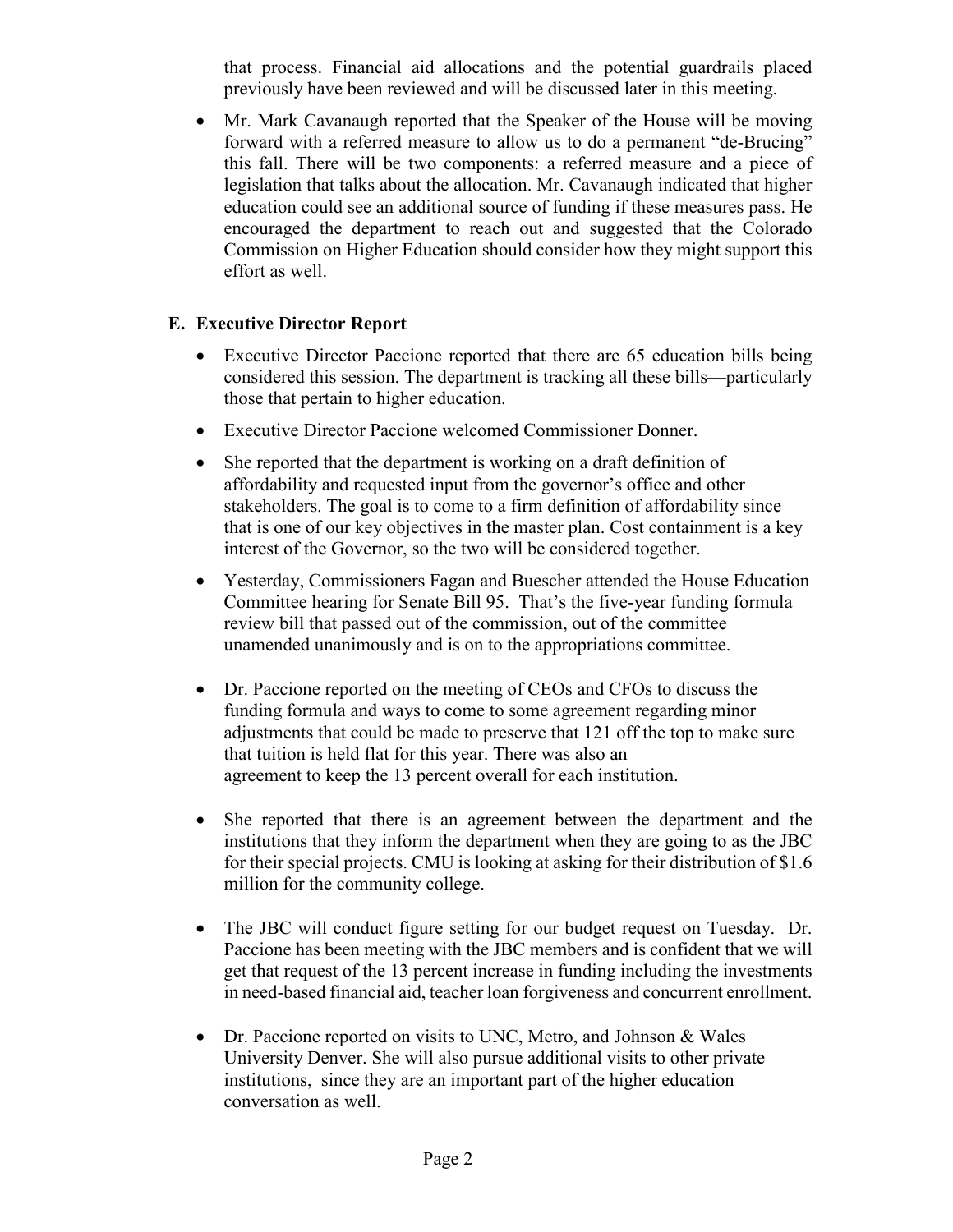# **II. Consent Items**

- **A. Recommend Approval of Middle School Math Endorsement at University of Colorado, Colorado Springs** – Dr. Brittany Lane
- **B. Recommend Approval of Middle School Math Endorsement at Relay Graduate School of Education** – Dr. Brittany Lane
- **C. Recommend Approval of Early Childhood Education Endorsement at Colorado State University, Pueblo** - Dr. Brittany Lane
- **D. Recommend Approval of Culturally and Linguistically Diverse Education at University of Denver** – Dr. Brittany Lane
- **E. Recommend Reauthorization of Educator Preparation Programs at University of Northern Colorado** - Dr. Brittany Lane
- **F. Recommend Reauthorization of Educator Preparation Programs at Denver College of Nursing** - Dr. Brittany Lane
- **G. Recommend Approval of Non-Monetary Supplemental of University of Northern Colorado Campus Commons Project** – Lauren Lopez
- **H. Degree Authorization Act – Recommendation for Renewal of Authorization for Ashford University as a Place of Business** – Heather DeLange

Commissioner McGimpsey moved to approve consent items A through H. The motion was seconded by Commissioner Fagan and unanimously passed.

# **III. Action Items**

**A. Request for Waivers from GT-Pathways Requirements for Bachelor of Science in Nursing Programs at Select Colorado Community College System Institutions** – Dr. Chris Rasmussen presented recommended actions in response to a request from the Colorado Community College System (CCCS) for a waiver from GT Pathways curricular requirements for BSN programs under development at seven campuses. Following discussion at the February Commission meeting, wherein Commissioners discussed the option of a limited versus a blanket waiver of GT Pathways, Dr. Rasmussen recommended that the Commission:

- Approve a limited waiver of GT Pathways curriculum requirements for the Bachelor of Science in Nursing completion degree programs offered by individual institutions in the Colorado Community College System;
- Direct the Department to develop and enter into a Memorandum of Understanding (MOU) with the Colorado Community College System on the terms of the waiver, including GT Pathways course distribution requirements, waiver duration and verification processes;
- Affirm the Department's proposed process for evaluating future requests from institutions or systems for waivers from GT Pathways requirements.

Dr. Rasmussen proposed that the MOU would include allowing only one course in Arts & Humanities rather than two; waiving the History course requirement; granting the limited waiver for a five-year period, at which point it would be reviewed; and allowing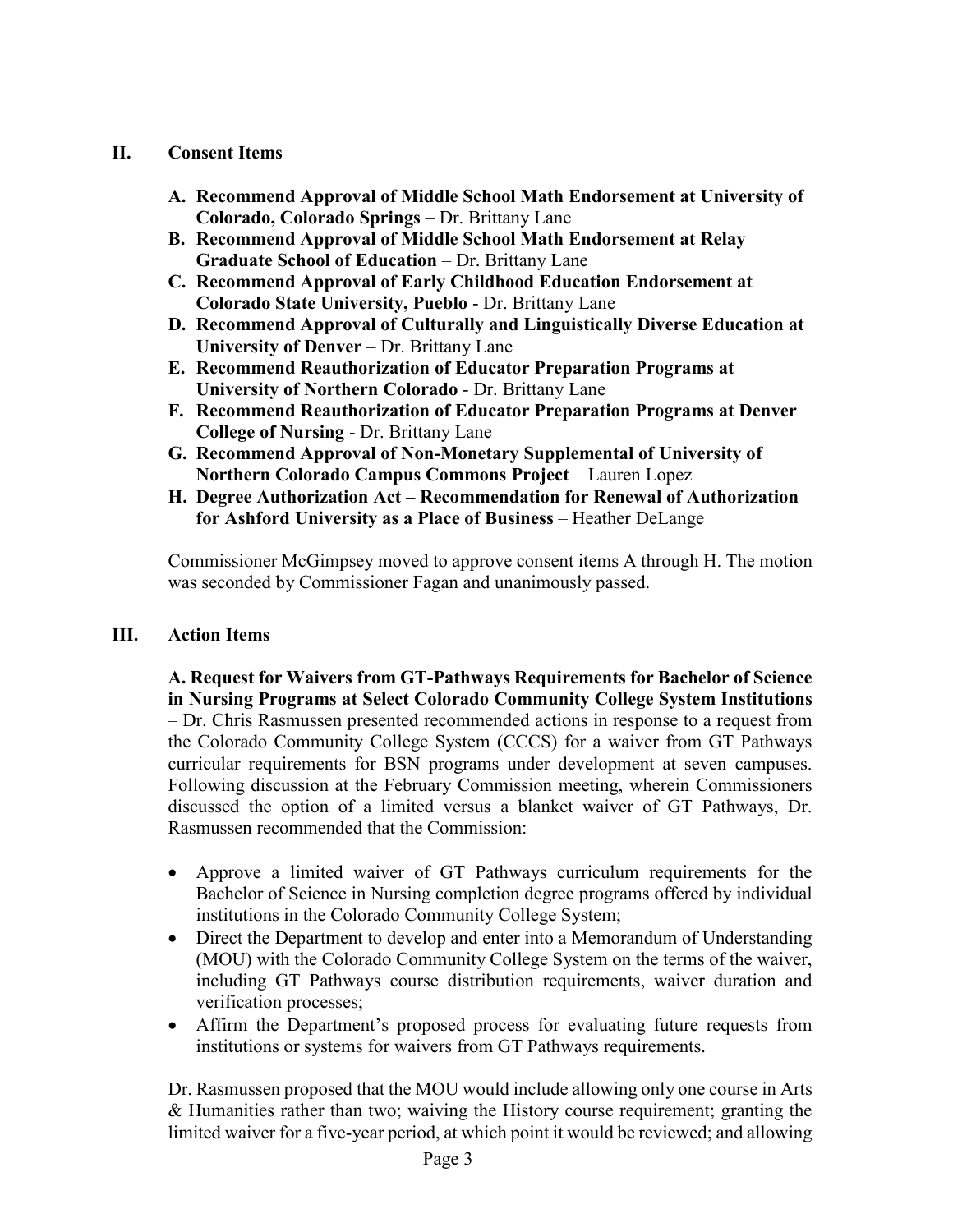CDHE to request verification of compliance at any time. In discussion, concerns were raised about waiving the History course. It was also suggested that: CCCS report annually on its compliance with the terms of an MOU; that any future GT Pathways waiver requests come to the Commission as regular action items, and not as consent items; and that the GT Pathways waiver process should be added to CCHE Policy, I, L: Statewide Transfer and GT Pathways Policy.

Commission McGimpsey motioned to accept the staff's recommendations and provide guidance to the staff (when developing the Memorandum of Understanding) to 1) maintain the history course requirement; and 2) require that the Colorado Community College System provide a written report annually on their compliance (with the Memorandum of Understanding). Commissioner Buescher seconded. The motion passed on a 7-3 vote.

## **B. Revisions to CCHE Policy I, Part L: Statewide Transfer and GT Pathways** –

Dr. Chris Rasmussen presented proposed revisions to the CCHE Policy I, Part L: Statewide Transfer and GT Pathways Policy, which were introduced to the Commission at its February meeting. The policy was last revised in April 2014. The primary purpose of the proposed revisions is to incorporate 2018 statutory changes regarding institutional obligations in transfer. Additional purposes are to clarify GT Pathways categories, competencies, and requirements, and to better align the policy with other changes in statute and CCHE policies over the past five years, including the CCHE Prior Learning Assessment policy. Dr. Rasmussen indicated that no additional proposed revisions were made to the policy following the Commission's discussion at the February CCHE meeting.

Commissioner Buescher moved that the Commission approve revisions to CCHE Policy I, Part L: Statewide Transfer and GT Pathways Policy. Commissioner Mahdavi seconded. The motion passed unanimously.

**C. Recommendation to Approve Proposed Revisions to CCHE Policy I, Part J Degree Authorization Act** – Ms. Heather Delange, Director of the Office of Private Postsecondary Education, presented proposed revisions to CCHE policy Section I, Part J. Ms. Delange provided an overview of the proposed revisions.

Commissioner McGimpsey moved to approve the revisions. The motion was seconded by Commissioner Gannett and passed with Commissioner Mahdavi abstaining.

# *C.* **Discussion Items**

- **A. Legislative Update** Chloe Mugg, Legislative Liaison, provided Commissioners with an update on the Department's 2019 Legislative Agenda and Budget items. In addition, Ms. Mugg highlighted a number of bills impacting higher education that are currently in the legislative process.
- **B. FY 2019-20 Need Based Financial Aid Allocation Models** Emily Burns, Lead Finance Analyst led a discussion of the FY 2019-20 Need-Based Financial aid Allocation model. Various guardrail scenarios were discussed including -2% +18%, - 5%+15% and -5%+10%. Various commissioners and advisors had questions regarding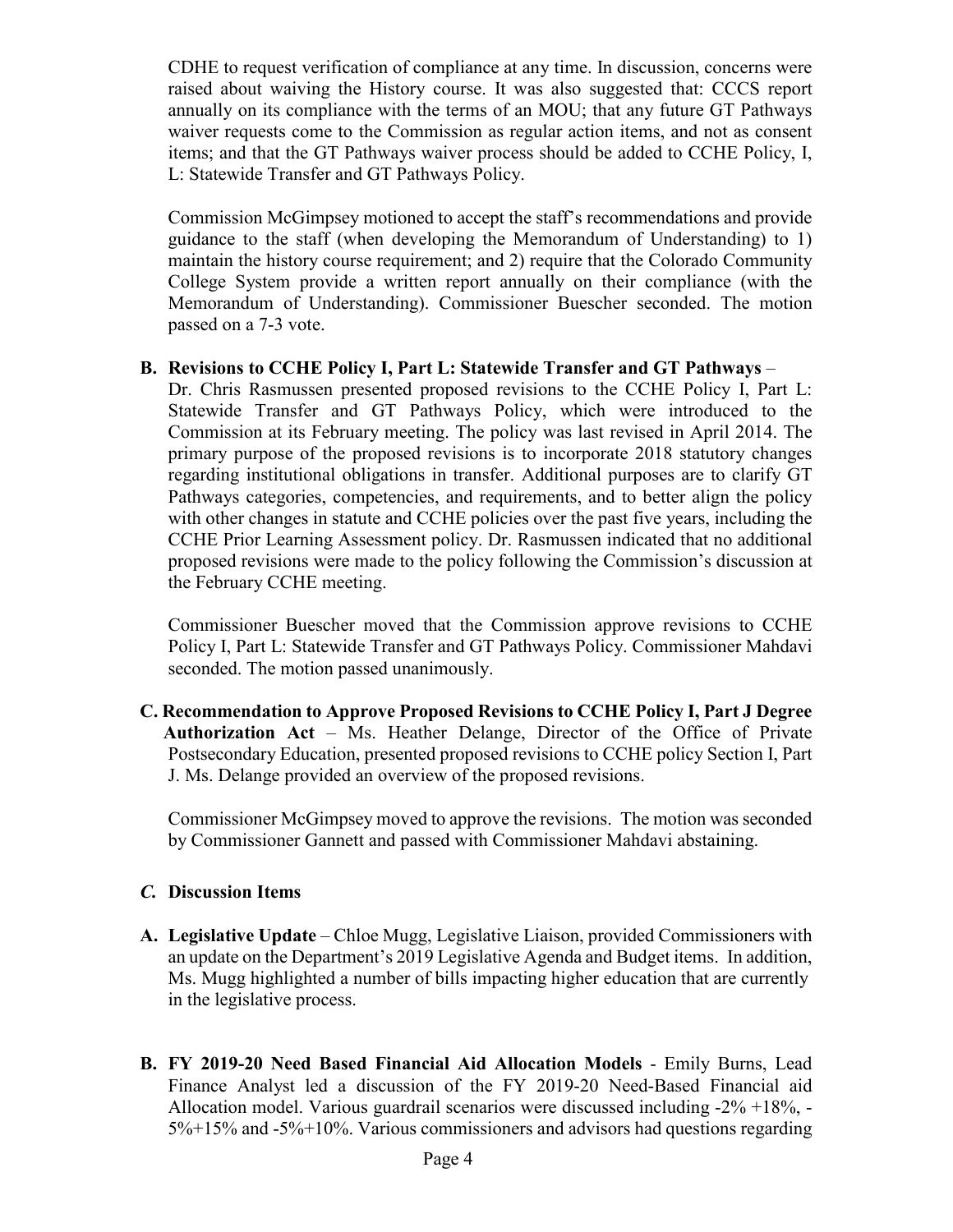the methodology used to determine allocations. Staff explained that the input data is derived from Pell-eligible full-time equivalent students, as well as the percentage increased that was requested to financial aid as part of the Governor's November 1 Budget Request. Staff also noted that Metropolitan State University of Denver was resubmitting data, so the allocations were likely to change pending the new data submission.

**C. Update On Funding Formula Review Process** –Inta Morris, COO & CFO, Jason Schrock, Senior Director of Finance, Emily Burns, Lead Finance Analyst, and Emma Fedorchuk, Budget and Finance Analyst, CDHE discussed the funding formula review process involving the department and the governing boards with regard to the FY20 budget. Staff noted that the one-on-one discussions with institutions offered an opportunity for newly appointed Executive Director Angie Paccione to get to know presidents and institutions while learning about some of the challenges they each see with the current formula. The process culminated with a general agreement that maintaining flat tuition is the priority outcome for this year and to do so, all institutions should receive an approximate 13 percent increase through the funding formula for the FY 2019-20 budget.

Department staff discussed the challenges and complexity of the funding formula, such as the differences and varying needs of institutions, institutional concerns about being underfunded through the formula and the structure of the model, in which adjustments that benefit one institution come at the expense of another. Staff noted the difficulty in aligning these needs and requirements but agreed with Commissioner interest in simplifying the formula and/or better aligning the outcomes part of the formula with master plan goals.

Commissioners expressed a strong interest in continuing the review of the formula over the summer. Department staff proposed potential next steps for formula review and indicated it will update the commission after the current budget goes through the legislature.

# **D. Written Reports**

- a. **Talent Pipeline Report**  Dr. Brandon McReynolds presented on the 2018 Talent Pipeline Report (TPR), which is written by the Colorado Workforce Development Council in conjunction with public and private partners. The report examined the current state of the Colorado labor market, highlights "Top Jobs," and discusses promising practices across Colorado's talent development system. The major conclusions of the presentation were:
	- Colorado ranks in the top ten states in labor participation.
	- Over the next decade, Colorado will see a flat high school completion, and many districts will see decreases in high school attainment due to low birthrates.
	- Colorado must continue to invest in programs that meet individuals where they are.
- With a looming recession, it is important for Colorado to invest in education and workforce now to build the infrastructure that will be needed for the state to meet future talent demands.